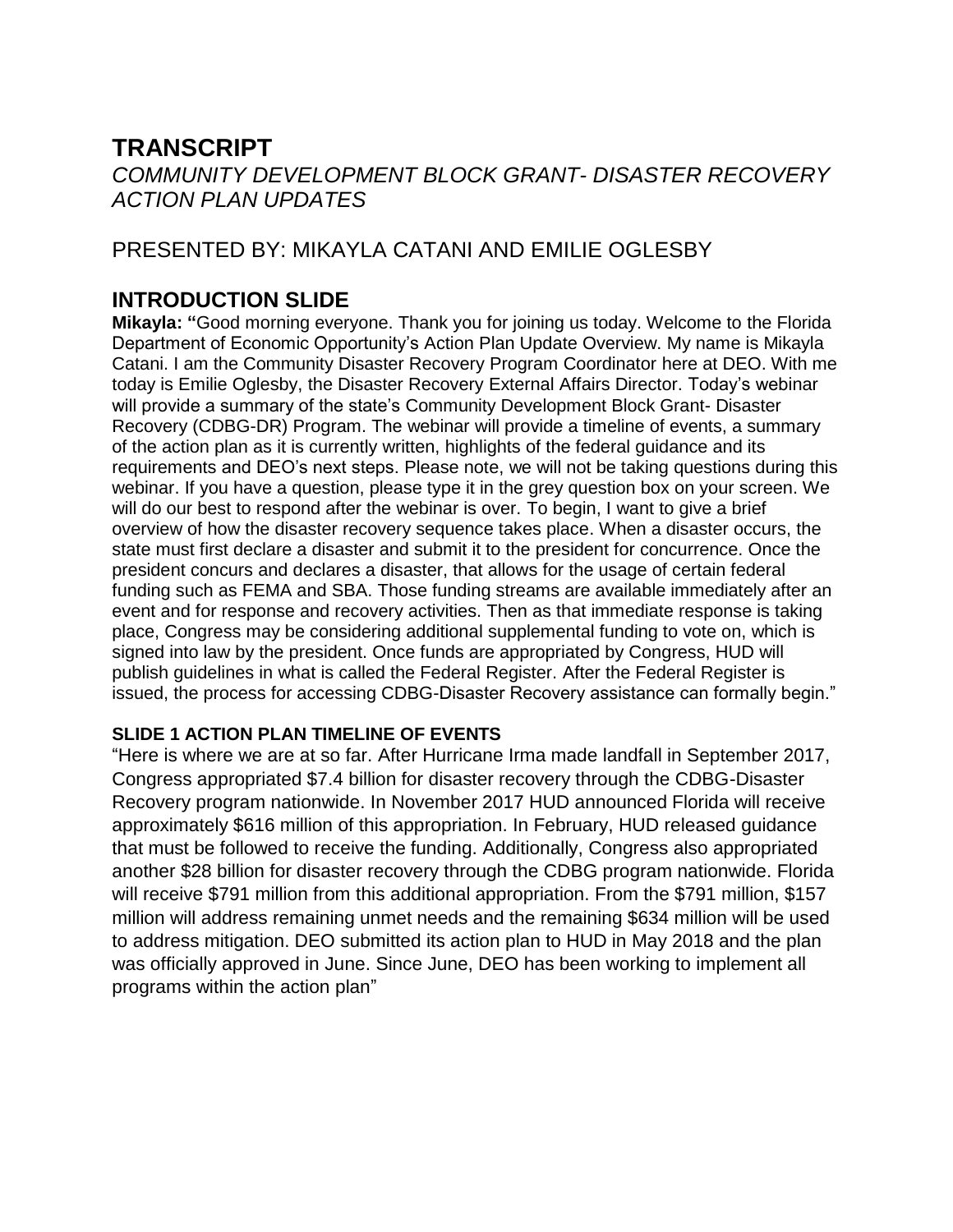#### **Slide 2 \$157 MILLION**

"As DEO is beginning to implement our programs from the initial \$616,922,00 million, HUD released the federal guidance for \$157,676,00 million in funding from the second appropriation. DEO now has 90 days to complete a substantial amendment to the state of Florida's action plan. To do this, DEO will update its unmet needs assessment for Florida, work with other states to follow best practices and evaluate programs that could be created or expanded."

## **Slide 3 CURRENT SUMMARY IMPACT AND UNMET NEEDS**

"DEO completed an unmet needs assessment in March of 2018. To complete our Assessment, we pulled data from several different sources and community feedback. To determine unmet need, Florida's methodology includes the following formula

the Estimated storm impacts – Funds made available through FEMA, the U.S. Small Business Association (or SBA), and the National Flood Insurance Program (or NFIP) = Florida's Unmet Need.

Additionally, we examined the storm's impact on the most vulnerable populations in the state. After looking at the data of impacts and unmet needs from Hurricanes Irma and Maria, it was determined that the total estimated impacts from these storms is about \$17.4 billion across the three sectors of housing, infrastructure, and the economy, and the total estimated unmet need is greater than \$10.9 billion. The housing sector represents the greatest unmet need at 62.51 percent, followed with economic revitalization at 33.95 percent and infrastructure at 3.54 percent of the total unmet need.

The results from our assessment indicate the importance of focusing programs on housing recovery first, then the economy and infrastructure recovery."

#### Slide 4 and 5 KEY GUIDELINES FOR CDBG-DR

Our next few slides focus on the key guidelines on how CDBG-DR funds can be used. These key guidelines for the funding are outlined in the Federal Register and include: Flexible funding to address the community's needs, that the state is the primary grantee and will prepare the Action Plan for HUD. CDBG-DR funding can be used to address long-term disaster recovery needs after all other resources have been exhausted. This includes activities related to housing, infrastructure and economic development. It is DEO's responsibility to prepare that Action Plan. Both non-entitlement and entitlement communities will be eligible to participate in state programs included in the Action Plan. Funds must primarily consider and address housing unmet needs, but may also include unmet need in economic revitalization and infrastructure needs that are unrelated to unmet housing needs if DEO can demonstrate in its needs assessment that there is no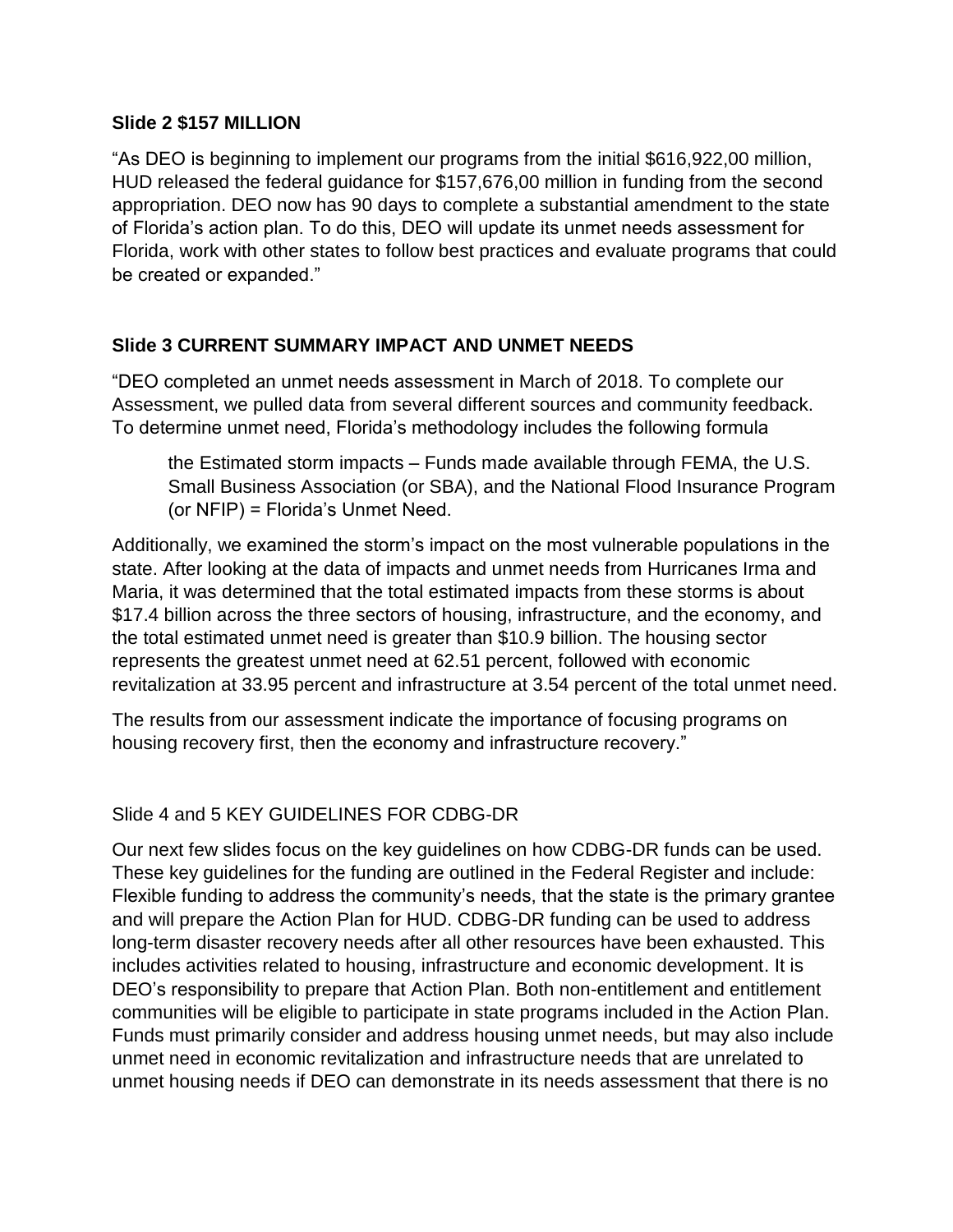remaining unmet housing need or that the remaining unmet housing need will be addressed by other sources of funds. This is new from the latest federal register.

Activities must also meet one of HUD's three national objectives:

- 1. Benefit persons of low- and moderate-income
- 2. Aid in the prevention or elimination of slums or blight
- 3. Meet other urgent community development needs because of serious or immediate threat

70 percent of all funding must go to the 1<sup>st</sup> national objective of benefiting persons of low- and moderate-income

## **Slide 6 NEW REQUIREMENTS**

With the latest appropriation of roughly \$157 million, HUD released a second federal register last month. Some significant changes include: new communities, slight adjustments with affordability periods, public comment has been extended from 14 days to 30 days, we must update our needs assessment and reach back out with affected citizens, we may also include disaster related preparedness and mitigation measures. New communities included in this federal register are:

Clay County

Hillsborough County

Palm Beach County

St. Lucie County

Osceola County

Additional ZIP codes include:

32145 and 32084 in St. Johns County

32771 in Seminole County

33935 and 33440 in Hendry County

33523 in Pasco County

33825 and 33870 in Highlands County

#### **Slide 7 FUNDING BREAKDOWN**

This slide shows the new funding breakdown from the latest federal register. These updates will be included in the substantial amendment process. At least 80 percent of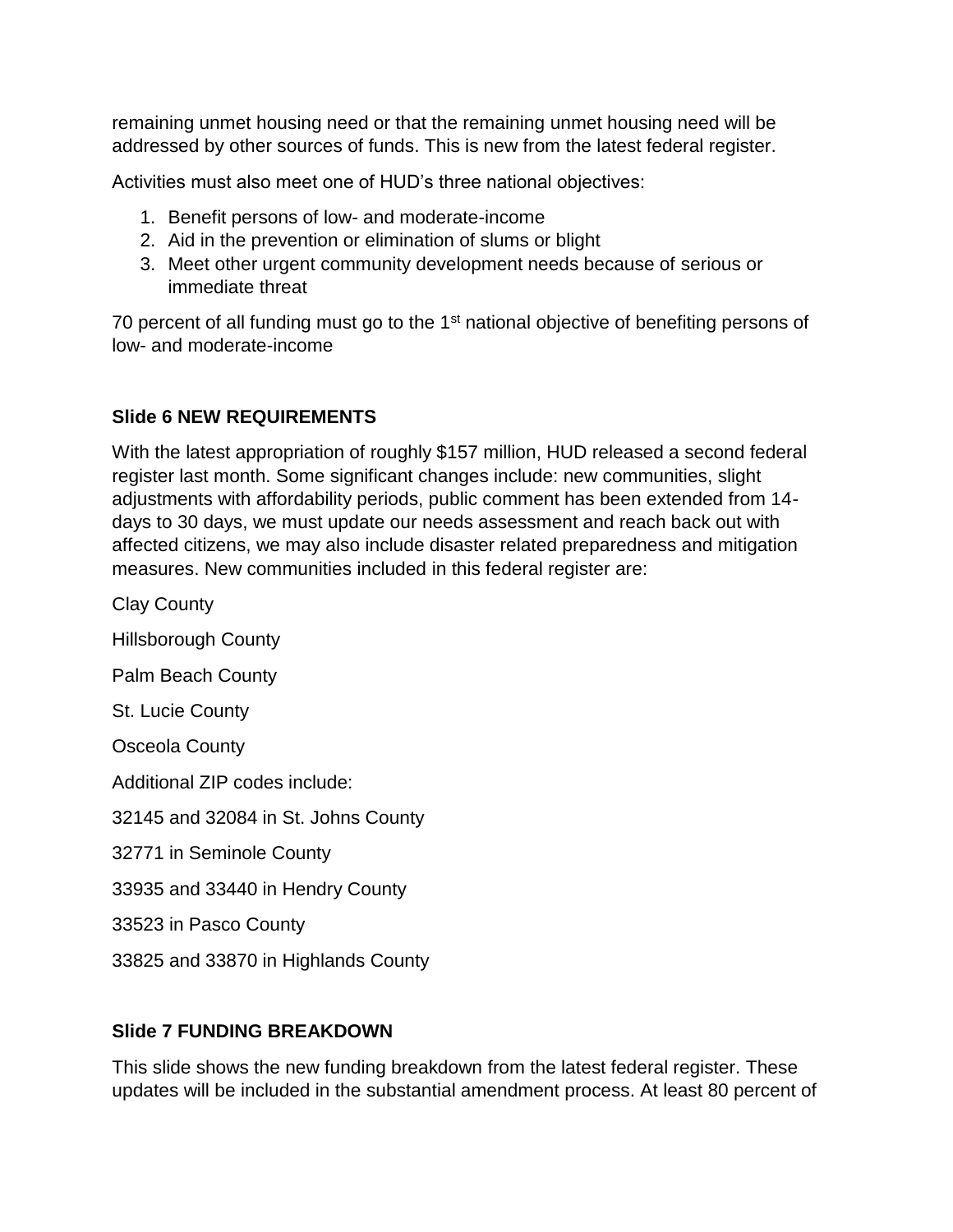this funding most go to the HUD-identified most impacted and distressed communities. The bolded communities in the table are new additions. As mentioned before, it is also important to note that 70 percent of the total funds must be spend on LMI populations.

#### **Slide 8 ACTION PLAN PROGRAM DESIGN**

We are now about to cover the programs within the action plan. The programs are broken up into our main categories of housing, economic revitalization and public assistance. In the action plan DEO references infrastructure with the next appropriation of funding.

## **Slide 9 ACTION PLAN PROGRAM DETAILS**

DEO has four housing programs in the action plan.

## **Slide 10 HOUSING REPAIR AND REPLACEMENT PROGRAM**

The first program is the Housing Repair and Replacement Program. This is a state-run program where applicants will be able to apply for repairs, reconstruction or replacement of their homes damaged by Hurricane Irma. Eligible activities under this program can include:

## **Slide 11-13 WORKFORCE AFFORDABLE RENTAL**

Next, we have three programs that will be run by Florida Housing Finance Corporation. These programs are Workforce Affordable Rental New Construction, Workforce Affordable Rental New Construction- Small Rental Developments and Land Acquisition. FHFC will be presenting a workshop on September 24 to cover a high level review of the programs and how their applications will work. Activities within the new construction programs will include utilizing low-income housing tax credits and zero interest loans. These programs will focus on the new construction of multi-family affordable rental housing. These rental projects will have a minimum affordability period of 15 years, depending on the projects. The Land Acquisition program will assist applicants by funding the purchase of land for the development of affordable housing. These programs will have a competitive application.

# **Slide 14 VOLUNTARY HOME BUYOUT PROGRAM**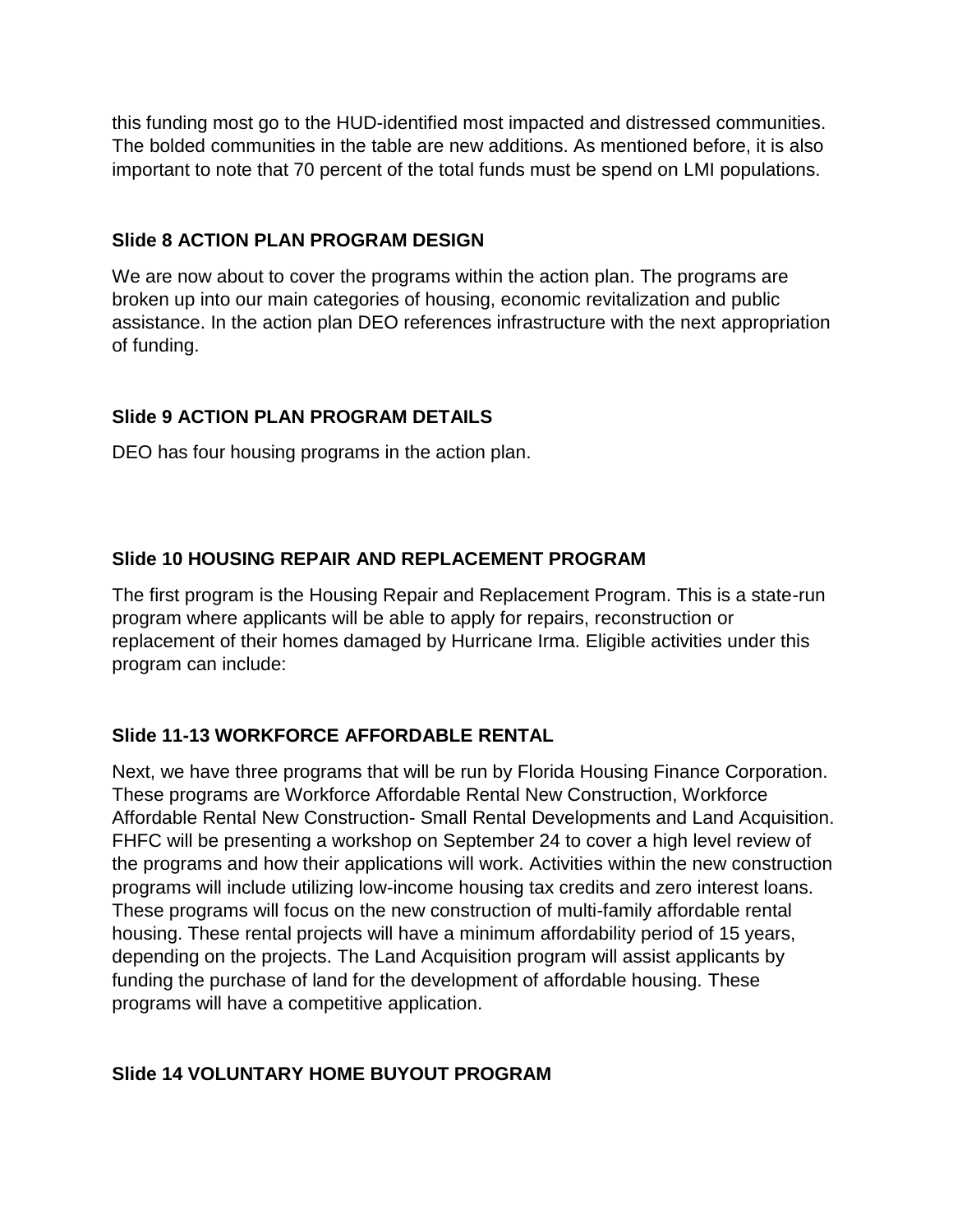The Voluntary Home Buyout Program will have two potential funding options for pursuing home buyout. This program will allow for the leveraging of CDBG-DR funds as a match for projects that are eligible for HMGP, as well as projects located in LMI areas to support permanent open space supporting green infrastructure or other floodplain management systems.

## S**lide 15 ACTION PLAN ECONOMIC REVITALIZATION PROGRAM DETAILS**

Moving into Economic Revitalization, DEO has two programs in the action plan.

## **Slide 16 RECOVERY WORKFORCE TRAINING PROGRAM**

DEO's first program is a recovery workforce training program. The purpose of this program is to meet the growing workforce needs by providing training programs, primarily in the housing construction field. To name a few, training could include roofing, plumbing, OJT. The CDBG-DR office will be working with our Division of Workforce to help us implement this program.

## **Slide 17 BUSINESS RECOVERY GRANT PROGRAM**

DEO's next program is the Business Recovery Grant Program. This program will assist eligible business owners who are seeking reimbursement for the cost of replacing equipment and inventory that was damaged.

#### **Slide 18 ACTION PLAN PUBLIC ASSITANCE PROGRAM DETAILS**

Continuing on, our last program is for public assistance. When Hurricane Maria hit, many Puerto Ricans were displacement and forced to relocate here in Florida.

## **Slide 19 BUSINESS ASSISTANCE TO NEW FLORIDIANS FROM PUERTO RICO**

This program will help these new Floridan's by providing assistance for new businesses and entrepreneurs who have migrated. Some activities under this program will include: Business plan guidance, information about regional markets, accounting and legal assistance, and other assistance such as educational seminars.

#### **Slide 20 DEO'S NEXT STEPS**